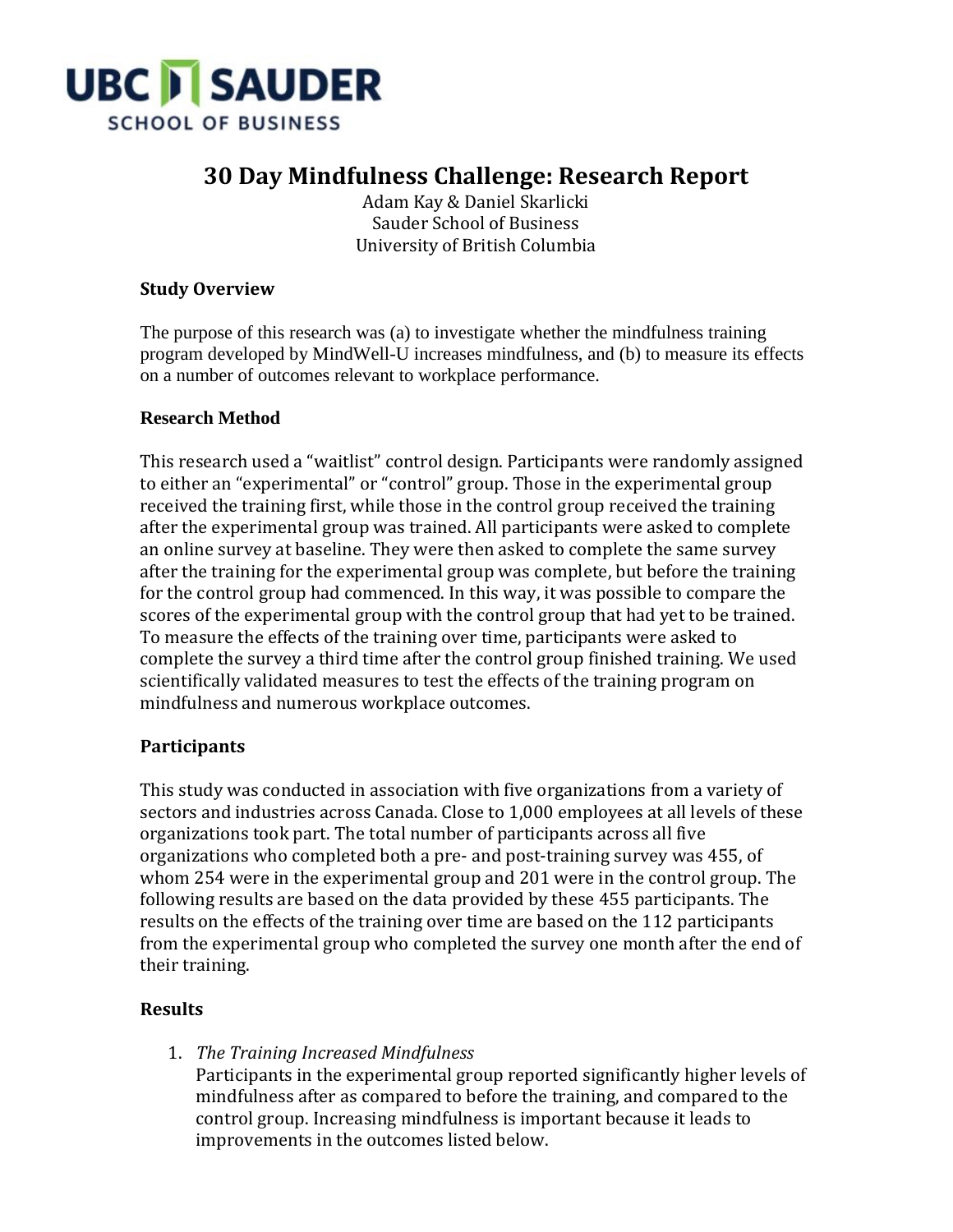# **UBC I SAUDER SCHOOL OF BUSINESS**

### 2. *The Training Increased Emotion Regulation*

Participants in the experimental group reported significantly higher levels of emotion regulation after as compared to before the training, and compared to the control group. In this study emotion regulation consisted of three aspects:

(a) awareness and clarity of one's own emotions; (b) ability to maintain focus on work activities during emotional upset; and (c) emotion acceptance. Emotion regulation is important because it helps employees stay calm and focused in the workplace when stress gets high.

3. *The Training Increased Well-Being*

Participants in the experimental group reported significantly higher levels of well-being after as compared to before the training, and compared to the control group. Well-being consisted of six elements: (a) self-discovery; (b) perceived development of one's best potentials; (c) investment of significant effort in the pursuit of excellence; (d) intense involvement in activities (i.e. absorption or "flow"); (e) enjoyment of activities as personally expressive; and (f) sense of purpose and meaning in life. Studies show that well-being is positively related to job satisfaction and employee performance.

4. *The Training Increased Self-Compassion*

Participants reported higher levels of self-compassion after as compared to before the training, and compared to the control group. Self-compassion is comprised of three dimensions, including (a) self-kindness; (b) recognizing common humanity; and (c) mindfulness. Research links self-compassion with a host of workplace benefits, including resilience, pro-social behaviour, and performance.

5. *The Training Increased Humility*

Participants in the experimental group reported significantly higher levels of humility after as compared to before the training, and compared to the control group. Humility is comprised of three elements: (a) willingness to view oneself accurately; (b) displayed appreciation of others' strengths; and (c) teachability. Studies show that humility relates positively to interpersonal relationships, pro-social behaviour, and leadership performance. Humility is important because it helps employees more accurately understand how they can improve their own performance and seek out opportunities to do so.

6. *The Training Increased Authenticity*

Participants in the experimental group reported significantly higher levels of authenticity after as compared to before the training, and compared to the control group. Authenticity is made up of three dimensions: (a) selfawareness; (b) alignment of values and behaviours; and (c) openness to external influence. Research shows that authenticity relates to positive interpersonal relationships, pro-social behaviour, and leadership performance.